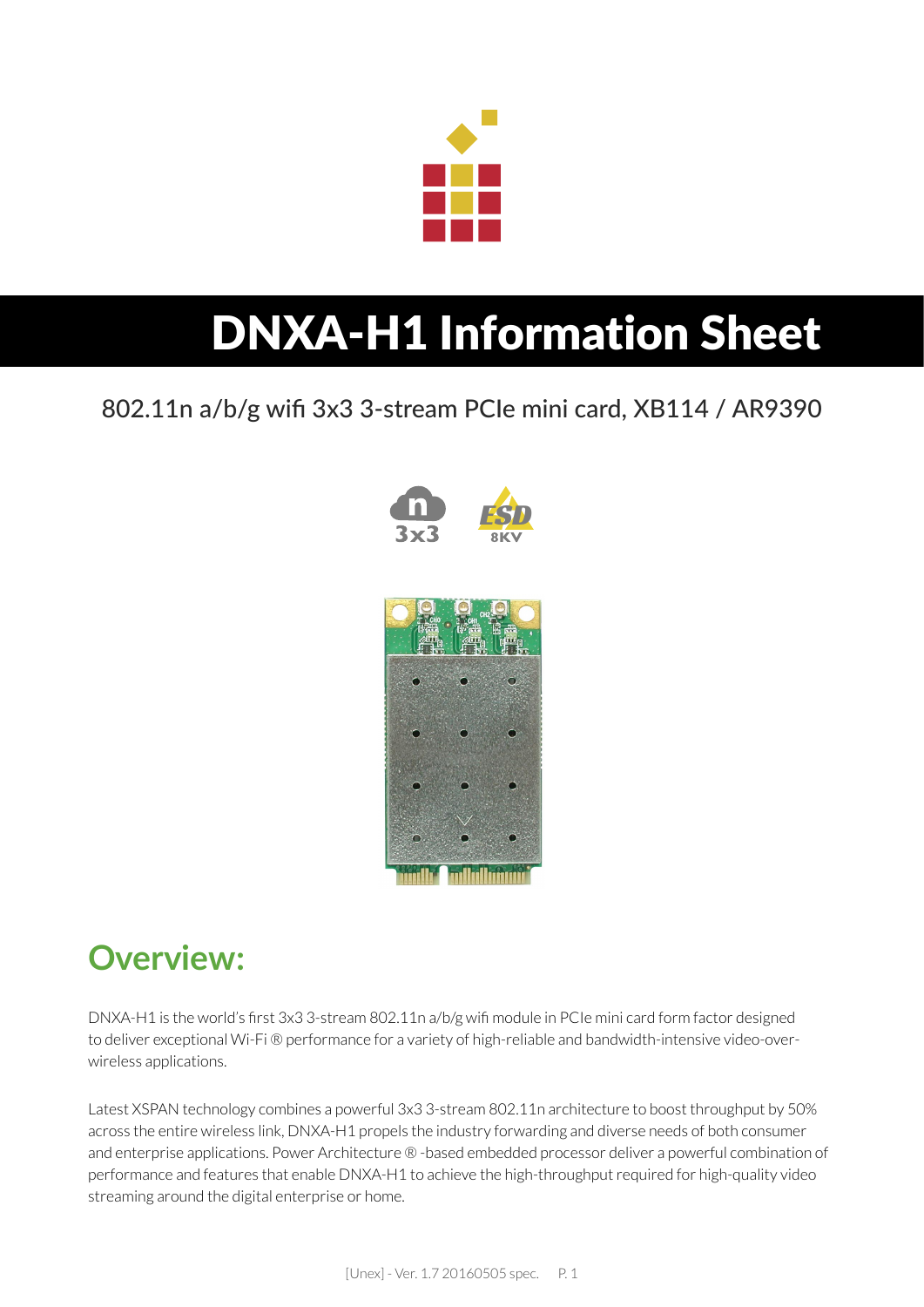### **Key Features:**

» Extra Rx filter provides the excellent radio rejection against the interfering signal from the 2nd WiFi module on con-current 2.4 & 5GHz (dual band dual con-current, DBDC) application to dramatically improve the data throughput/ range performance.



One DNXA-H1 and one 2.4GHz wifi module can work simultaneously (dual band dual con-current, DBDC) in the same platform under different frequency band, DNXA-H1 in 5GHz and the other WiFi module in 2.4GHz, without Rx sensitivity degradation.

- » Supports enterprise-grade WiFi applications including full packet rate for 90-byte packets with AES encryption, Loopback mode for FIPS certification, 5/10MHz channels, 8-bit resolution for Spectral Analysis, Fast Channel Switch (1 ms within band and 2 ms across bands), and TODA based distance measurement and locationing.
- » Supports TxBF (Transmit Beam Forming, sometimes refer to as "smart antenna technology") to increase 400% the average received signal power by the client, improve range of a wifi system and indirectly improve throughput.
- » Signal-Sustain Technology 3 (SST3) increases rate-over-range ~+100% at short range, ~+50% at mid. range, and ~+25% at long range.
- » Dynamic MIMO Power Save supports 1x1 downshift to lower power consumption.
- » RF ESD/Surge protection of  $\pm$  8KV Class B (air test) and  $\pm$  6KV Class B (contact test) ensures highest levels of performance and reliability in the harshest outdoor mesh or military deployments.
- » Supports 5/10/20/40MHz channel to maximize bandwidth efficiency.
- » Dual band 802.11 a/b/g/n supports 3Tx/3Rx 3-stream MIMO to enable data rate up to 450Mbps link rate for 40MHz channel.
- » The small PCIe form factor (length is 5mm longer than standard mini card) with optimized 3Tx/3Rx MIMO design is ideal to embed into ultra-compact devices for a variety of high-reliable and bandwidth-intensive video-over-wireless applications.
- » Windows XP/Vista/7 drivers enable system integrators to quickly and easily bring new bandwidth-intensive applications to market with trouble-free WiFi integration.
- » Supported by ath9k and FreeBSD providing Linux kernel driver for industrial, academic, or personal projects at highest flexibility and lowest cost.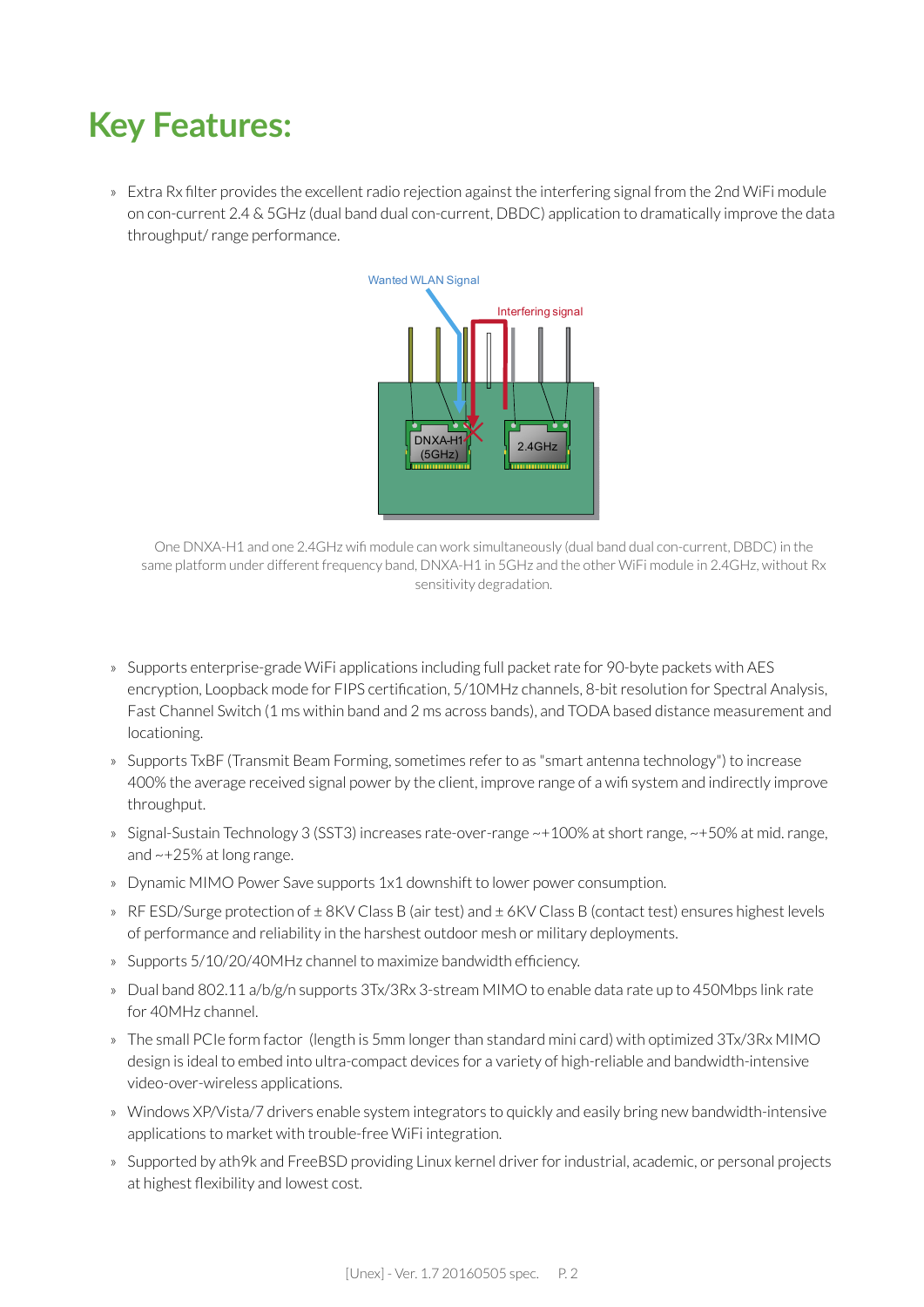- » Atheros Linux SDK for AP and client-mode sub-license available by project.
- » Supports 2/3/4/6-wire Bluetooth coexistence.
- » Supports 802.11x authentication, WPA, WEP-64, WEP-128, WEP-152 and 128-bit AES/TKIP encryption.
- » Three Hirose U.FL antenna connectors enable transmit and receive diversity for flexible 3x3 MIMO design.
- » REACH SVHC 73 (2011/12/19) and RoHS compliance ensure a high level protection of human health and the environment from risks that can be posed by chemicals.

### **Block Diagram:**

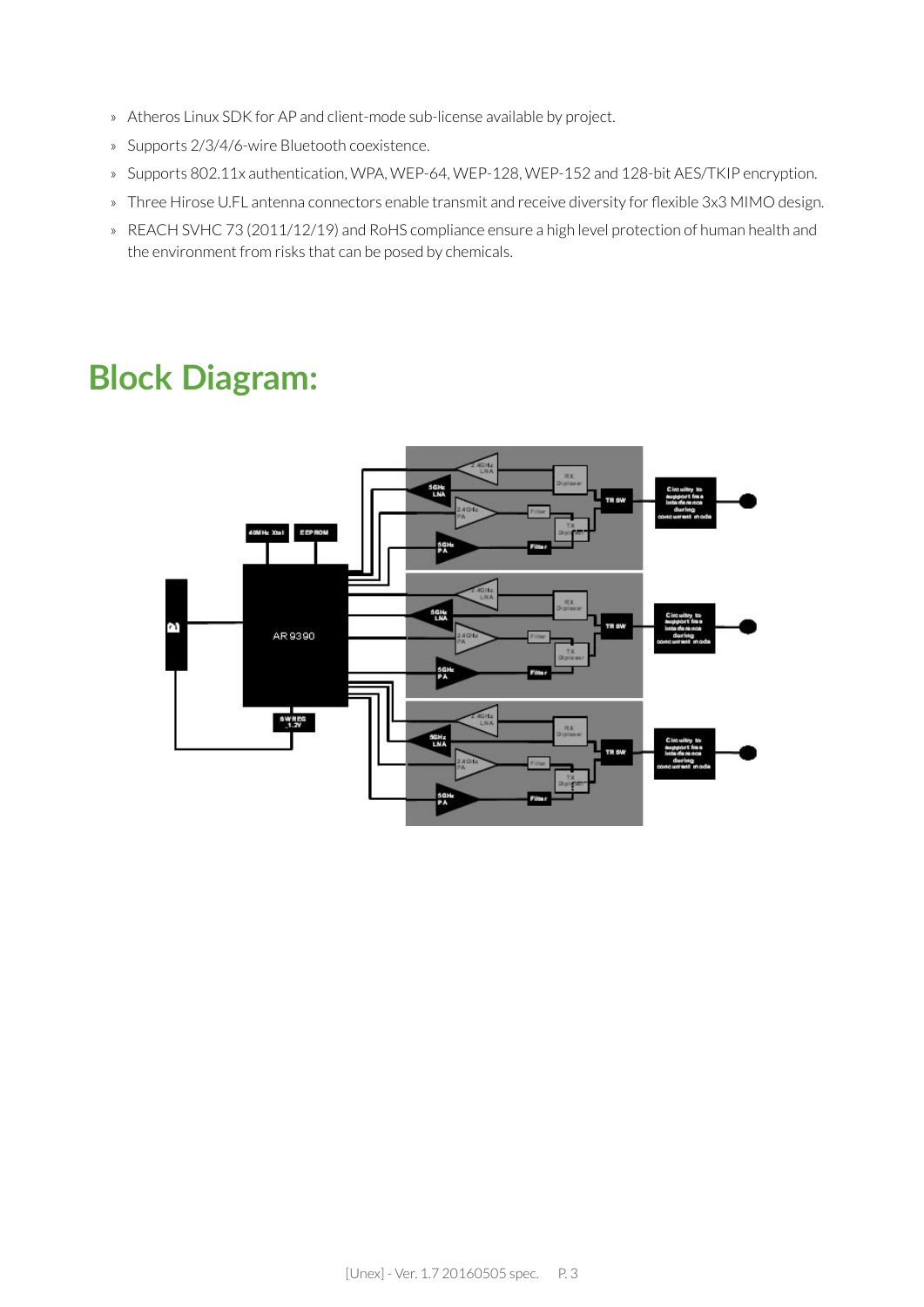### **Mechanical Outline:**

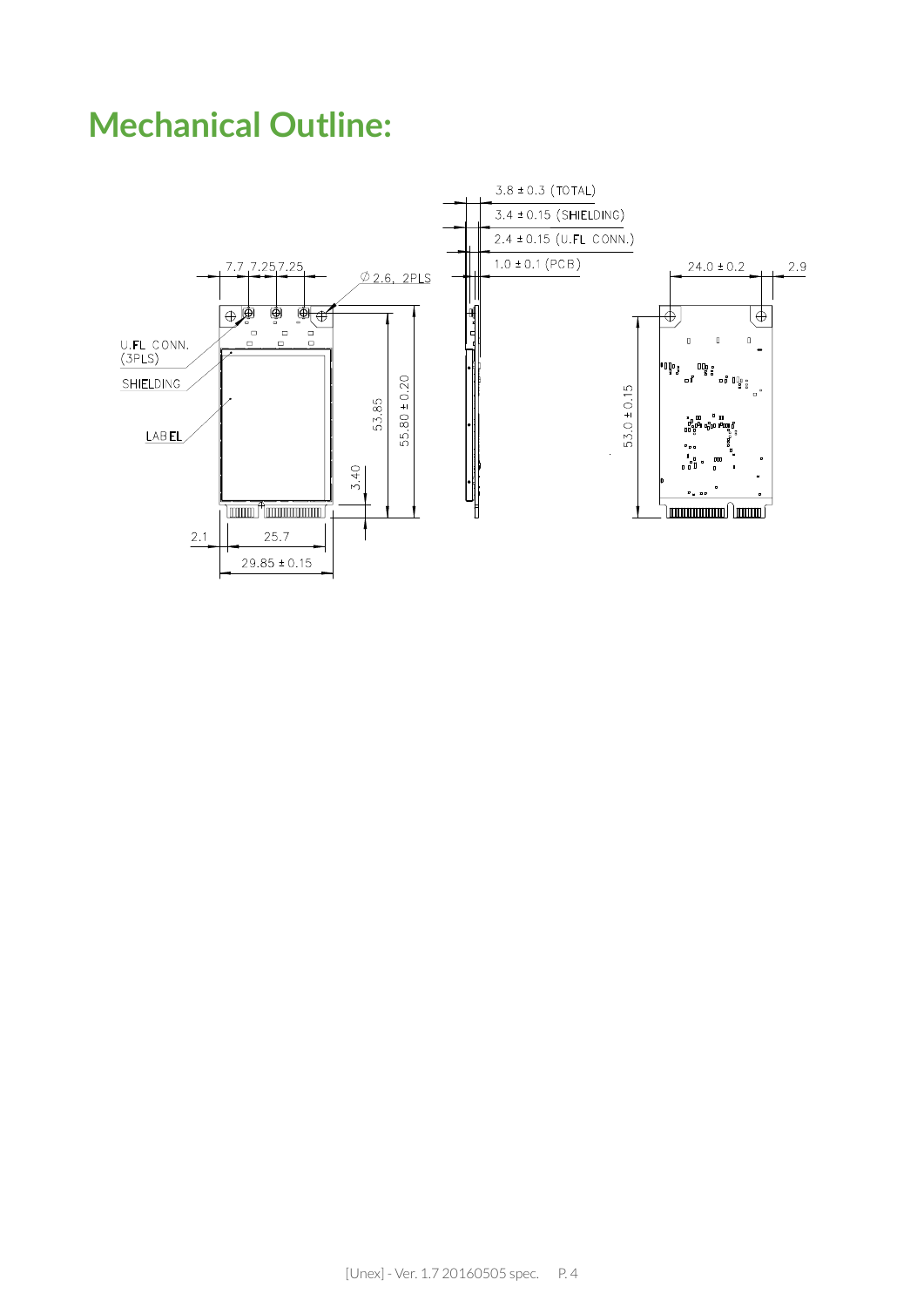### **Packing:**

Packing Box : Q'TY = 50pcs/Box , Weight N.W.=1.1Kgs , G.W.=1.2Kgs



Carton = 250pcs , Dimension : 428(L)x400(W)x225(H) mm, Weight N.W.=5.5Kgs , G.W.=6Kgs Pallet= 16carton x 250pcs= 4000pcs, Dimension:105(L)x110(W)x110(H)cm, Weight N.W=88Kgs, G.W. =100Kgs

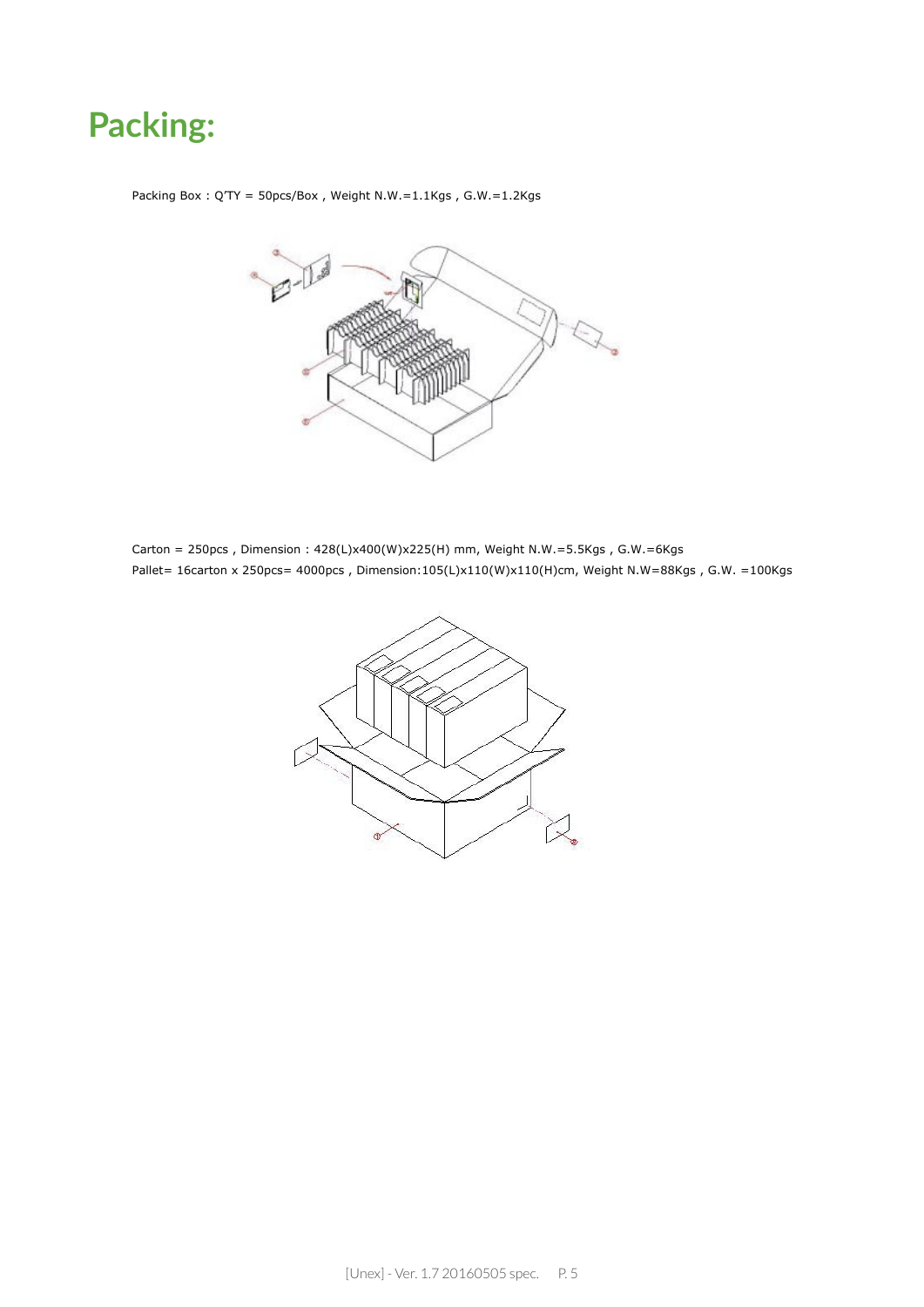## **Pin Assignment:**

| Pin#           | PCI-eV1.1          | DNXA-H1            | Pin# | PCI-eV1.1                        | DNXA-H1       |
|----------------|--------------------|--------------------|------|----------------------------------|---------------|
| 51             | Reserved           | GPIO15             | 52   | +3.3Vaux                         | 3.3V          |
| 49             | Reserved           | GPIO14             | 50   | <b>GND</b>                       | <b>GND</b>    |
| 47             | Reserved           | GPIO13             | 48   | $+1.5V$                          | No connection |
| 45             | Reserved           | No connection      | 46   | LED_WPAN#                        | No connection |
| 43             | <b>GND</b>         | <b>GND</b>         | 44   | LED_WLAN#                        | GPIO10        |
| 41             | +3.3Vaux           | 3.3V               | 42   | LED_WWAN#                        | No connection |
| 39             | $+3.3$ Vaux        | 3.3V               | 40   | <b>GND</b>                       | <b>GND</b>    |
| 37             | <b>GND</b>         | No connection      | 38   | $USB_D+$                         | No connection |
| 35             | <b>GND</b>         | <b>GND</b>         | 36   | USB_D-                           | No connection |
| 33             | PETpO              | PET <sub>p</sub> O | 34   | <b>GND</b>                       | <b>GND</b>    |
| 31             | PET <sub>n</sub> O | PET <sub>nO</sub>  | 32   | SMB_DATA                         | TEMP_SDA      |
| 29             | <b>GND</b>         | <b>GND</b>         | 30   | SMB_CLK                          | TEMP_SCL      |
| 27             | <b>GND</b>         | <b>GND</b>         | 28   | $+1.5V$                          | No connection |
| 25             | PER <sub>pO</sub>  | PER <sub>pO</sub>  | 26   | <b>GND</b>                       | <b>GND</b>    |
| 23             | PER <sub>nO</sub>  | PER <sub>nO</sub>  | 24   | +3.3Vaux                         | No connection |
| 21             | <b>GND</b>         | <b>GND</b>         | 22   | PERST#                           | <b>RESET</b>  |
| 19             | Reserved (UIM_C4)  | No connection      | 20   | W_DISABLE#                       | GPIO7         |
| 17             | Reserved (UIM_C8)  | No connection      | 18   | <b>GND</b>                       | <b>GND</b>    |
| Mechanical Key |                    |                    |      |                                  |               |
| 15             | <b>GND</b>         | <b>GND</b>         | 16   | UIM_VPP                          | No connection |
| 13             | REFCLK+            | REFCLK-            | 14   | UIM_RESET                        | No connection |
| 11             | REFCLK-            | REFCLK-            | 12   | $\ensuremath{\mathsf{UIM\_CLK}}$ | No connection |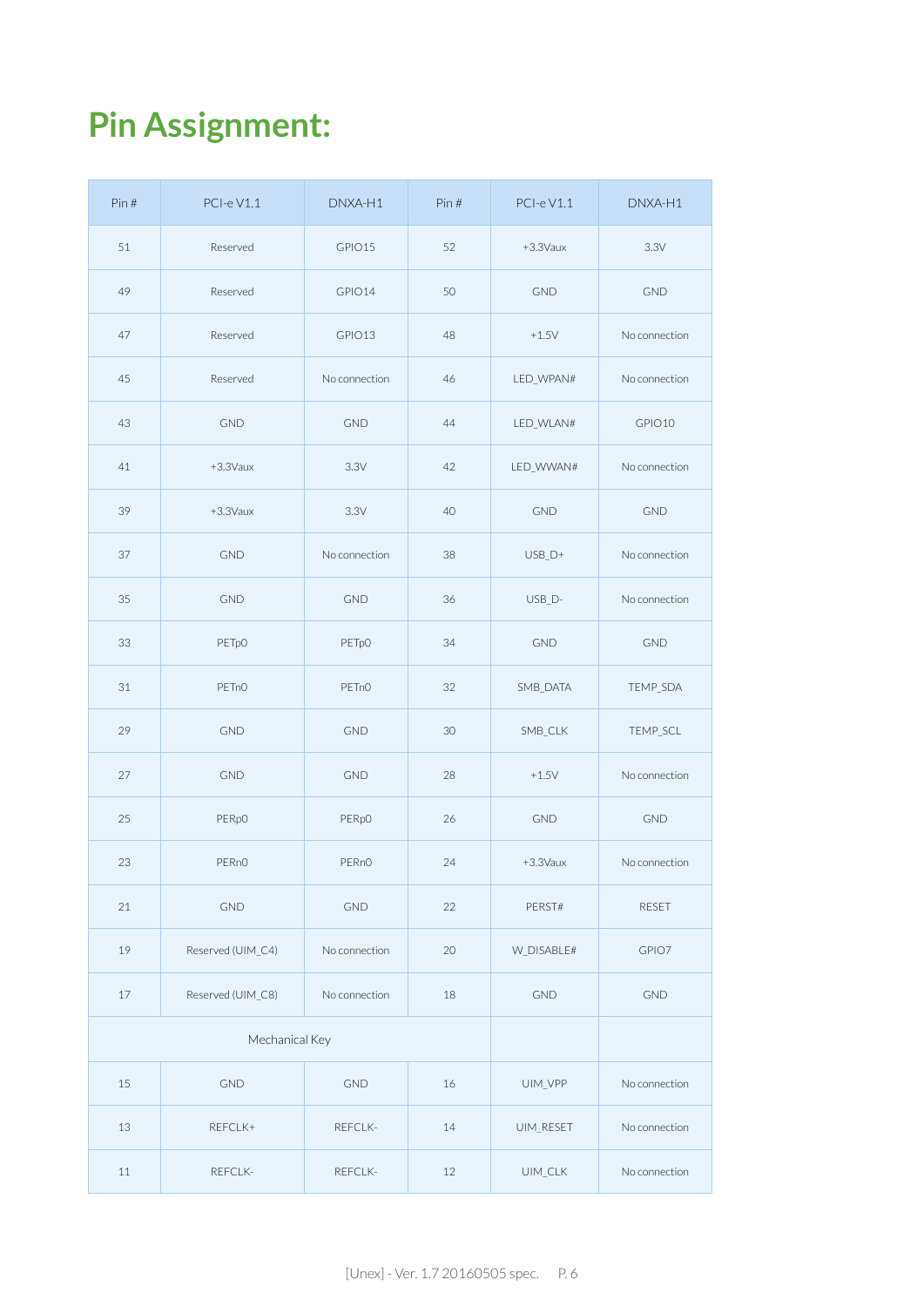| 9            | <b>GND</b> | <b>GND</b>    | 10             | UIM DATA   | No connection |
|--------------|------------|---------------|----------------|------------|---------------|
| 7            | CLKREQ#    | CLKREQ L      | 8              | UIM PWR    | No connection |
| 5            | COEX2      | No connection | 6              | 1.5V       | No connection |
| 3            | COEX1      | GPIO12        | $\overline{4}$ | <b>GND</b> | <b>GND</b>    |
| $\mathbf{1}$ | WAKE#      | WAKE L        | $\mathfrak{D}$ | 3.3Vaux    | 3.3V          |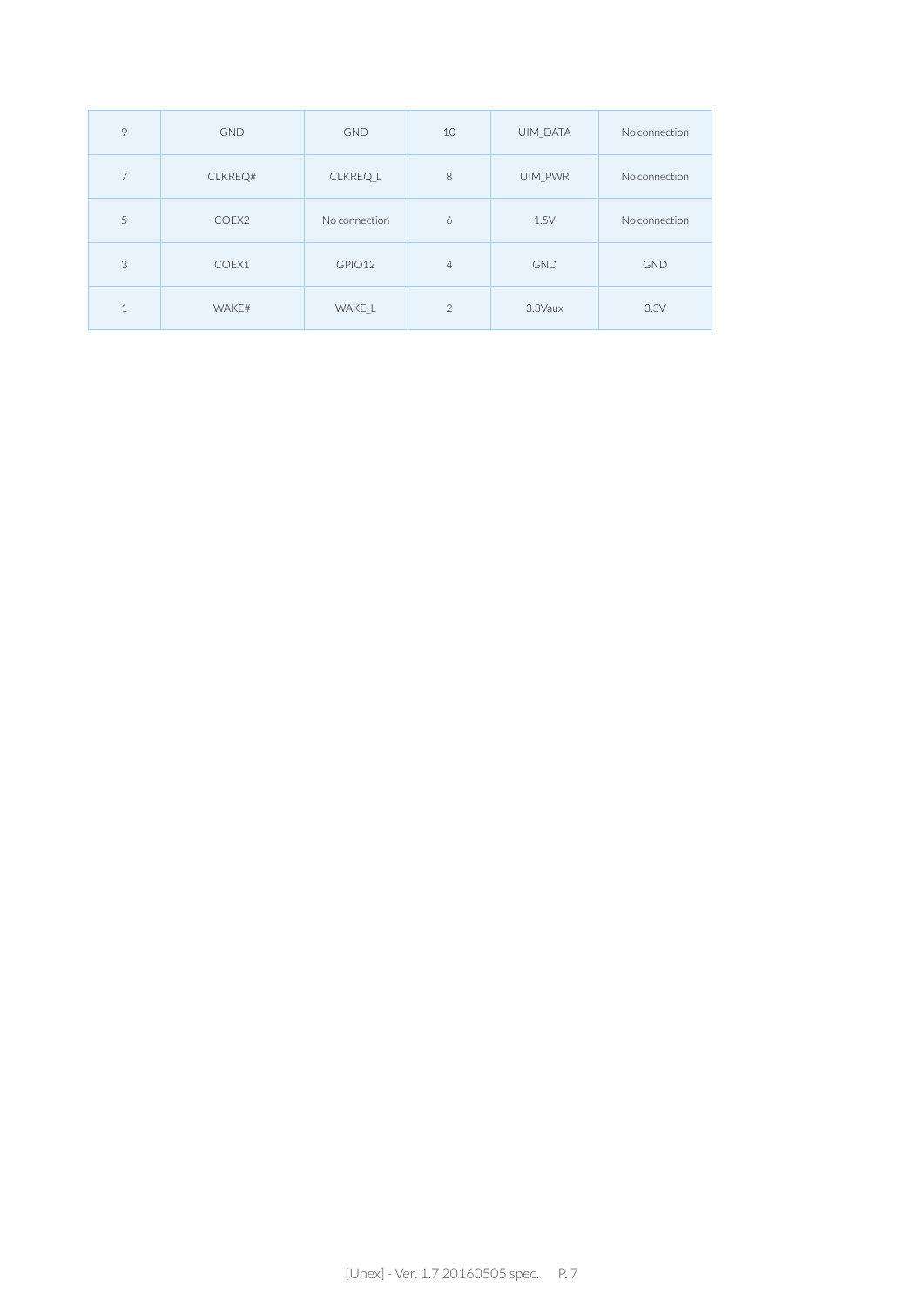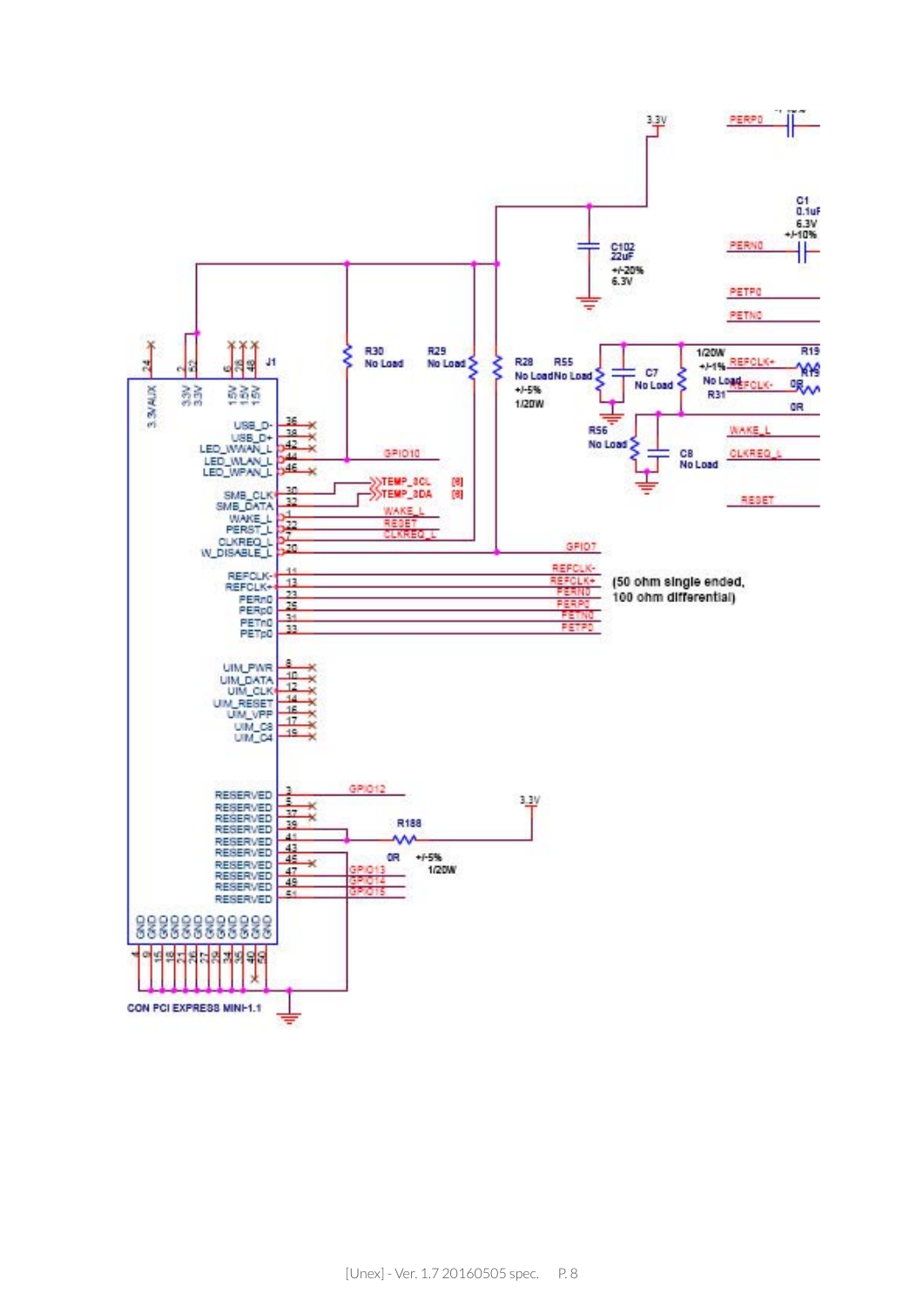## **Specifications:**

| Main Chipset            | Atheros® AR9390                                                                                                                                                                                                                                                                                                                 |
|-------------------------|---------------------------------------------------------------------------------------------------------------------------------------------------------------------------------------------------------------------------------------------------------------------------------------------------------------------------------|
| Tx/Rx                   | 3T3R MIMO                                                                                                                                                                                                                                                                                                                       |
| Standard<br>Conformance | 802.11a, 802.11b, 802.11g, and 802.11n                                                                                                                                                                                                                                                                                          |
| Frequency Range         | » USA:<br>» 2.400 - 2.483GHz<br>» 5.15 - 5.35GHz<br>» 5.47 - 5.725GHz<br>» 5.725 - 5.825GHz<br>Europe:<br>$\rangle\!\rangle$<br>» 2.400 - 2.483GHz<br>» 5.15 - 5.35GHz<br>» 5.47 - 5.725 GHz<br>» Japan:<br>» 2.400 - 2.497GHz<br>» 5.15 - 5.35 GHz<br>» 5.47 - 5.725GHz<br>» China:<br>» 2.400 - 2.483GHz<br>» 5.725 - 5.85GHz |
| Interface               | PCI Express ® mini-card rev. 1.2 (5mm longer than standard mini-card)                                                                                                                                                                                                                                                           |
| Operation<br>Voltage    | $3.3V \pm 5%$                                                                                                                                                                                                                                                                                                                   |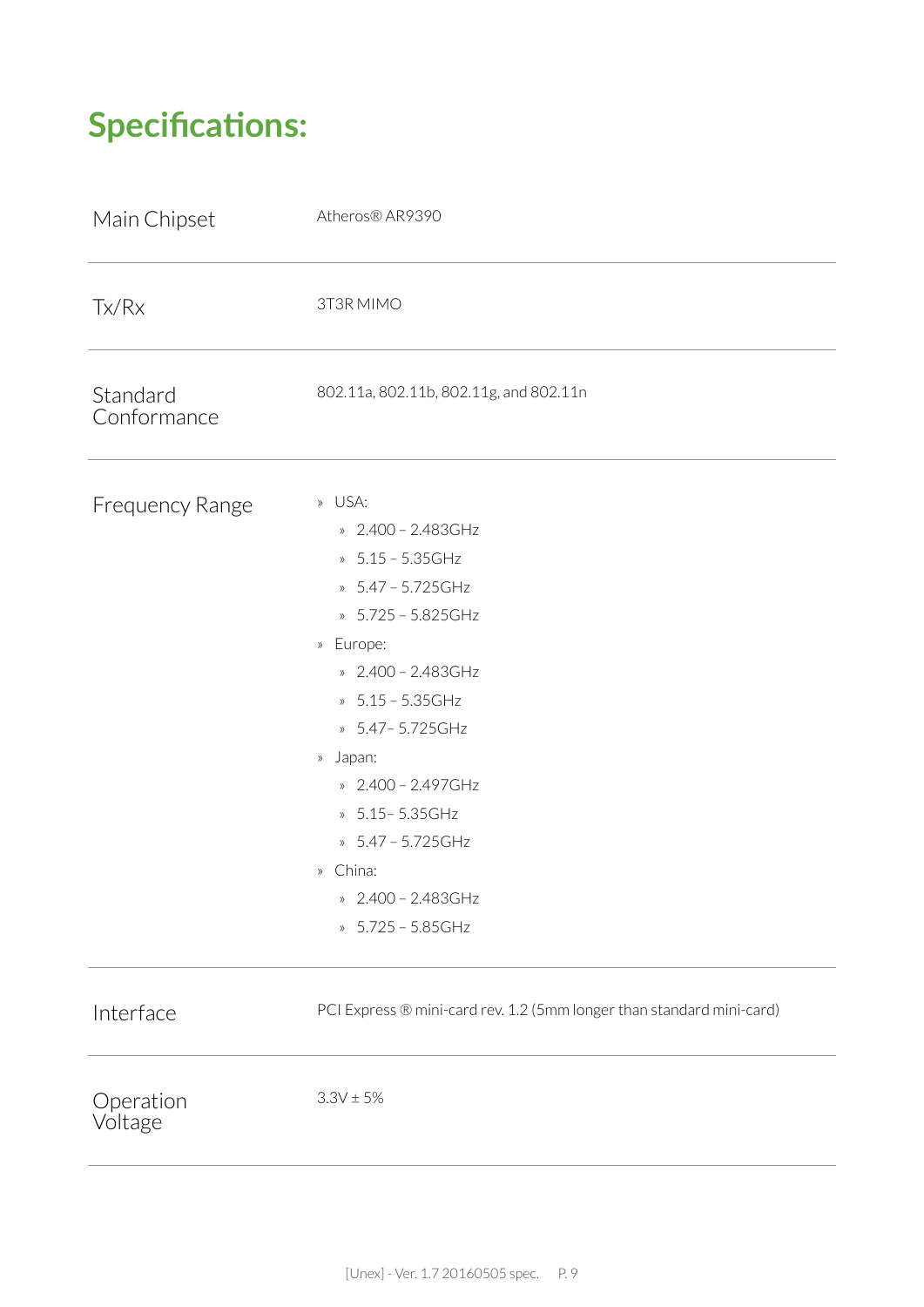| <b>Channel Spacing</b> | 5MHz                                                                                                                                                                                                                                                                                                                                                                                                                                                                                                                                                                                                                                                                                                          |
|------------------------|---------------------------------------------------------------------------------------------------------------------------------------------------------------------------------------------------------------------------------------------------------------------------------------------------------------------------------------------------------------------------------------------------------------------------------------------------------------------------------------------------------------------------------------------------------------------------------------------------------------------------------------------------------------------------------------------------------------|
| Operating<br>Channels  | 802.11a/n:<br>$\rangle\!\rangle$<br>» USA/Canada: 12 non-overlapping channels<br>» Major Europe Countries: 19 non-overlapping channels<br>Japan: 19 non-overlapping channels<br>$\rangle\!\rangle$<br>» China: 5 non-overlapping channels<br>802.11b/g/n:<br>$\rangle\!\rangle$<br>» USA/Canada: 11 (1-11)<br>Major Europe Countries: 13 (1-13)<br>$\rangle\!\rangle$<br>» France: 4 (10-13)<br>Japan: 14 on 802.11b (1-13 or 14th), 13 on 802.11g (1-13)<br>$\rangle$<br>» China: 13 (1-13)                                                                                                                                                                                                                  |
| Data Rate              | 802.11a: 6, 9, 12, 18, 24, 36, 48, 54 Mbps<br>$\rangle\!\rangle$<br>» 802.11b: 1, 2, 5.5 and 11Mbps<br>802.11g: 6, 9, 12, 18, 24, 36, 48, 54Mbps<br>$\rangle\!\rangle$<br>802.11n:<br>$\rangle$<br>20MHz bandwidth:<br>$\rangle$<br>1Nss: 65Mbps @ 800GI, 72.2Mbps @ 400GI (Max.)<br>$\rangle\!\rangle$<br>2Nss: 130Mbps @ 800GI, 144.4Mbps @ 400GI (Max.)<br>$\rangle\!\rangle$<br>3Ns: 195Mbps @ 800GI, 216.6Mbps @ 400GI (Max.)<br>$\rangle\!\rangle$<br>40MHz bandwidth:<br>$\rangle$<br>1Nss: 135Mbps @ 800GI, 150Mbps @ 400GI (Max.)<br>$\rangle\!\rangle$<br>2Nss: 270Mbps @ 800GI, 300Mbps @ 400GI (Max.)<br>$\rangle\!\rangle$<br>3Ns: 405Mbps @ 800GI, 450Mbps @ 400GI (Max.)<br>$\rangle\!\rangle$ |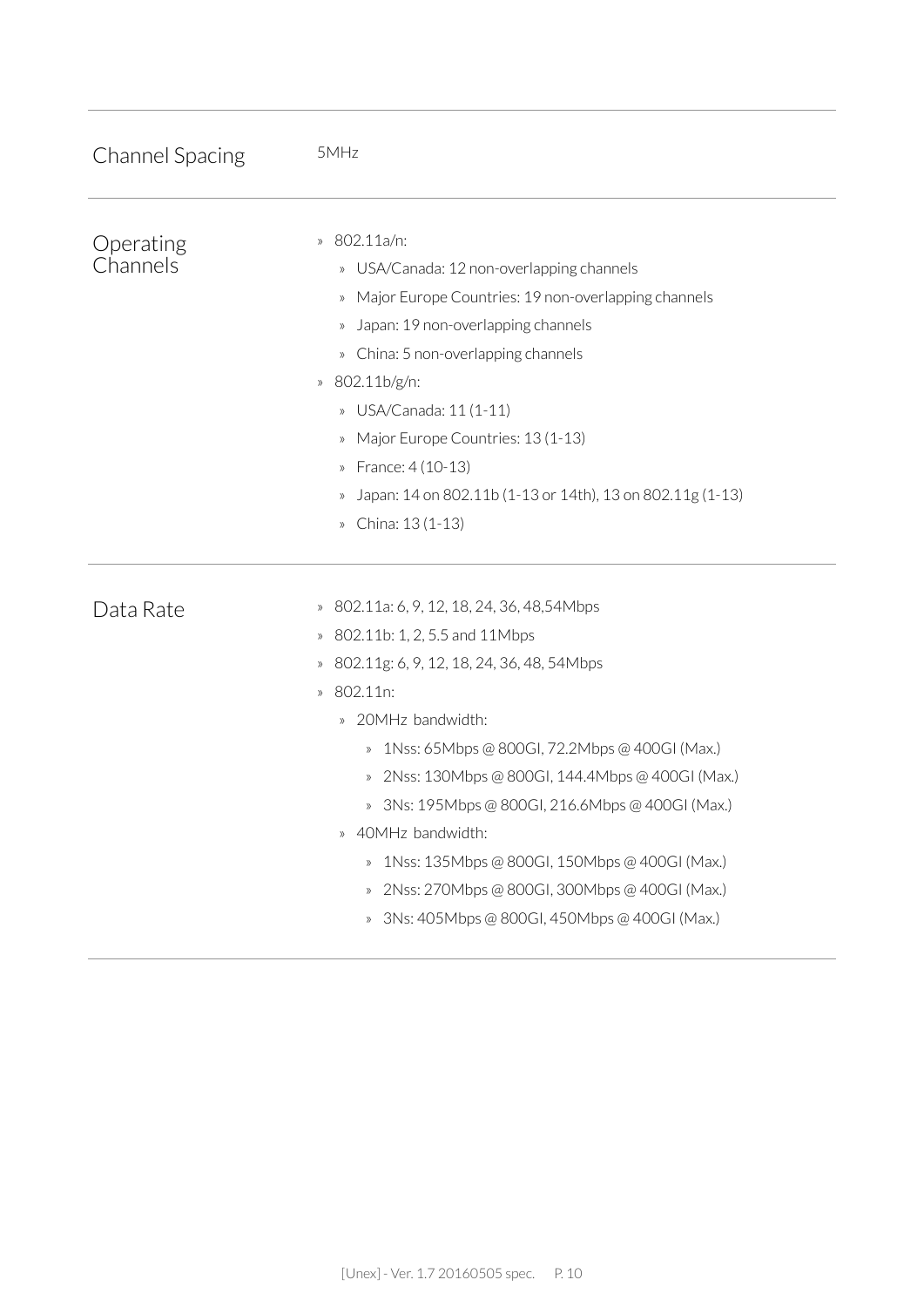| Power       |                              | Typical./Max. (mA) |
|-------------|------------------------------|--------------------|
| Consumption | 11b continue Tx              | 750/850            |
|             | 11g continue Tx @ 6M         | 750/850            |
|             | 11a continue Tx @ 6M         | 860/960            |
|             | 11ng continue Tx @ HT20 MCS0 | 750/850            |
|             | 11ng continue Tx @ HT40 MCS0 | 750/850            |
|             | 11na continue Tx @ HT20 MCS0 | 860/960            |
|             | 11ng continue Tx @ HT40 MCS0 | 860/960            |
|             | 11g continue Rx              | 250/300            |
|             | 11a continue Rx              | 250/300            |
|             | Standby                      | 250/300            |

Output Power (total 3 chains composite power level )

» 802.11a:

» +16.77- 17.77dBm @ 6, 9, 12, 18, 24, 36,48Mbps

- » +12.77 14.77dBm @ 54Mbps
- » 802.11b: +21.77dBm
- » 802.11g:
	- » +21.77dBm @ 6, 9, 12,18,24,36Mbps
	- » +19.77dBm @ 48Mbps
	- » +17.77dBm @ 54Mbps
- » 802.11n 2.4GHz/HT20:
	- » +21.77dBm @ MCS 0/8/16
	- » +20.77dBm @ MCS 1/9/17
	- » +20.77dBm @ MCS 2/10/18
	- » +20.77dBm @ MCS 3/11/19
	- » +19.77dBm @ MCS 4/12/20
	- » +18.77dBm @ MCS 5/13/21
	- » +17.77dBm @ MCS 6/14/22
	- » +16.77dBm @ MCS 7/15/23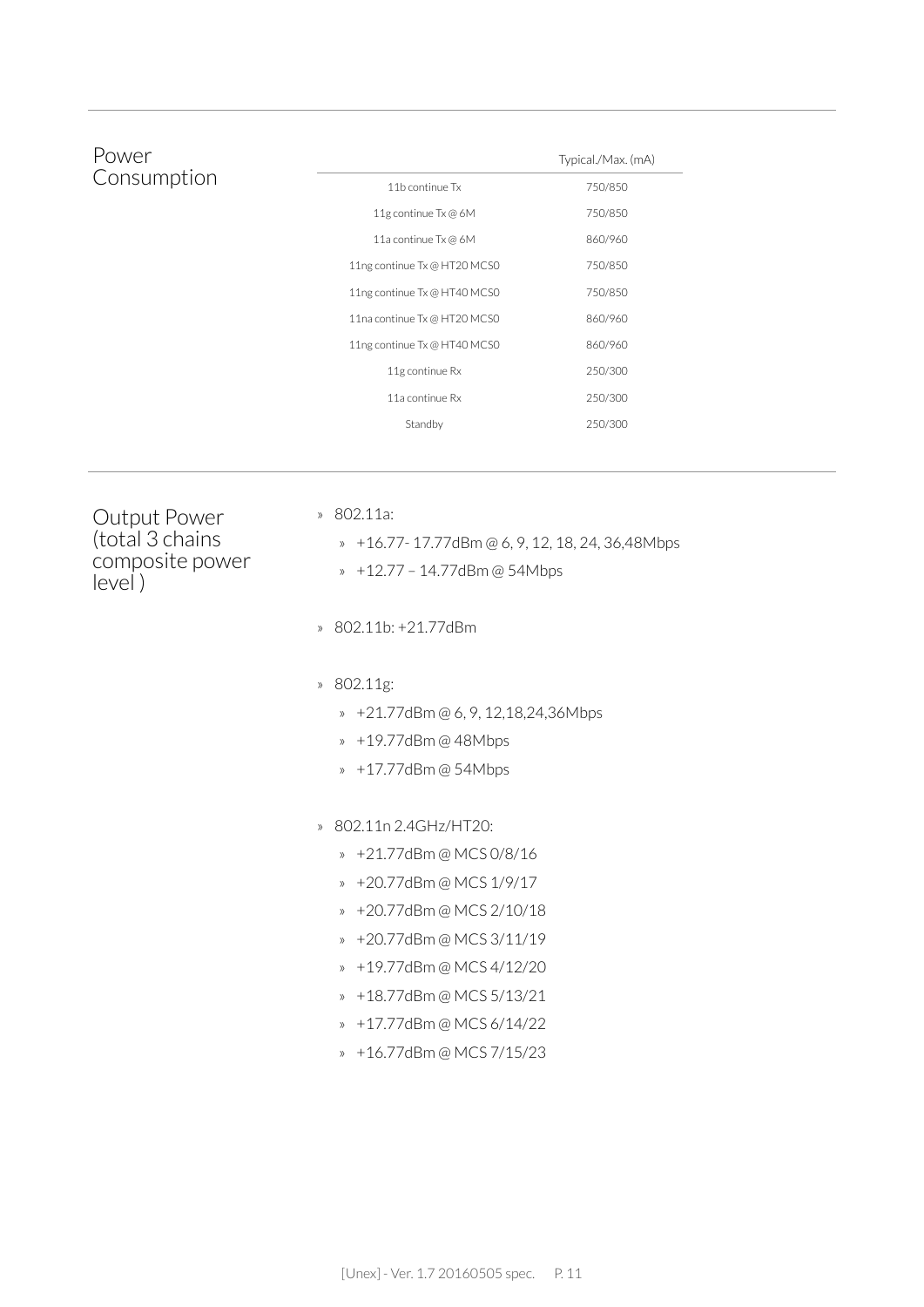- » 802.11n 2.4GHz/HT40:
	- » +20.77dBm @ MCS 0/8/16
	- » +20.77dBm @ MCS 1/9/17
	- » +20.77dBm @ MCS 2/10/18
	- » +20.77dBm @ MCS 3/11/19
	- » +19.77dBm @ MCS 4/12/20
	- » +18.77dBm @ MCS 5/13/21
	- » +16.77dBm @ MCS 6/14/22
	- » +14.77dBm @ MCS 7/15/23
- » 802.11n 5GHz/HT20:
	- » +16.77 17.77dBm @ MCS 0/8/16
	- » +16.77 17.77dBm @ MCS 1/9/17
	- » +16.77 17.77dBm @ MCS 2/10/18
	- » +16.77 17.77dBm @ MCS 3/11/19
	- » +15.77 17.77dBm @ MCS 4/12/20
	- » +14.77 15.77dBm @ MCS 5/13/21
	- » +11.77 13.77dBm @ MCS 6/14/22
	- » +10.77 12.77dBm @ MCS 7/15/23
- » 802.11n 5GHz/HT40:
	- » +15.77 16.77dBm @ MCS 0/8/16
	- » +15.77 16.77dBm @ MCS 1/9/17
	- » +15.77 16.77dBm @ MCS 2/10/18
	- » +15.77 16.77dBm @ MCS 3/11/19
	- » +14.77 16.77dBm @ MCS 4/12/20
	- » +12.77 14.77dBm @ MCS 5/13/21
	- » +9.77 12.77dBm @ MCS 6/14/22
	- » +8.77 11.77dBm @ MCS 7/15/23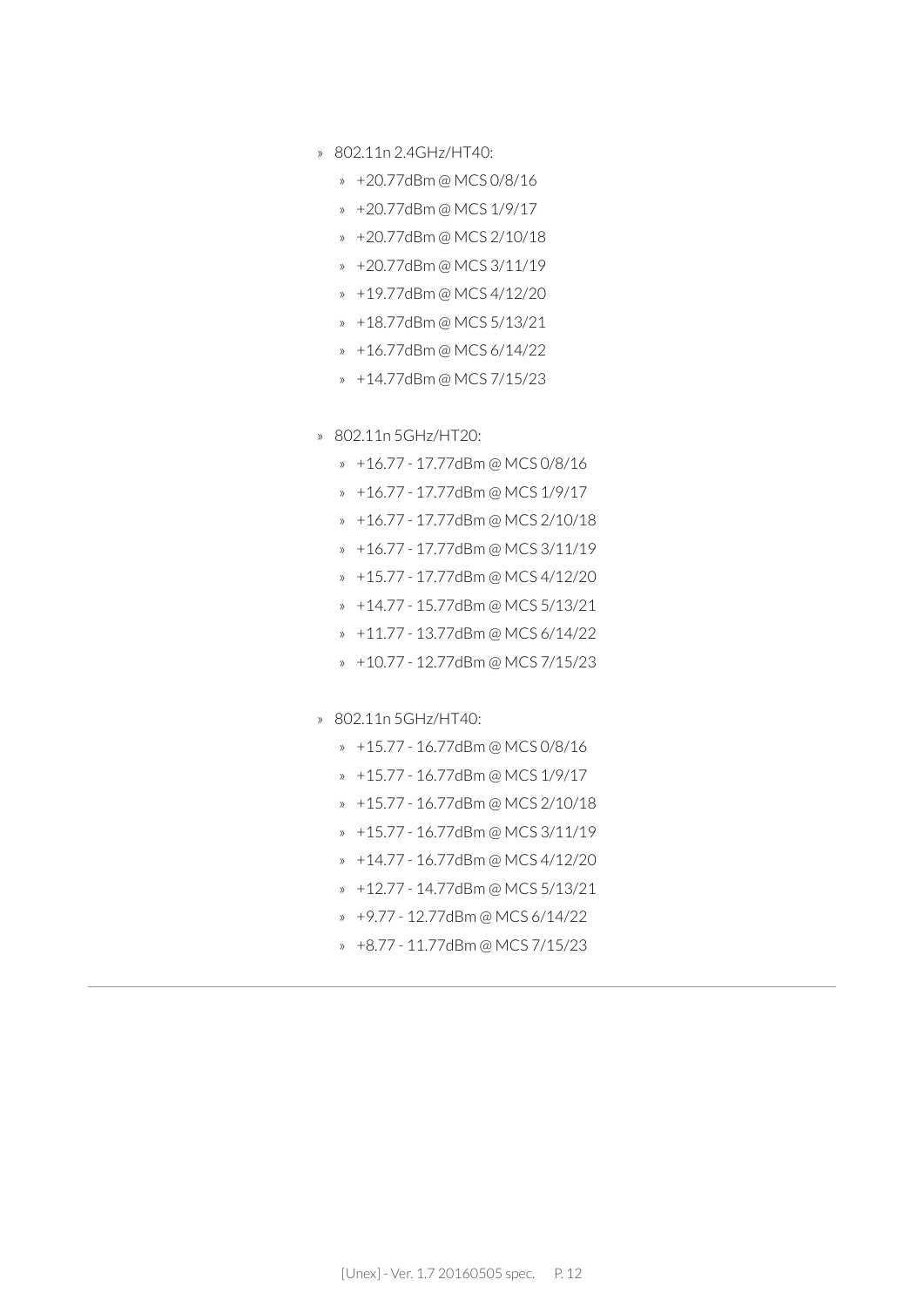### Receiver Sensitivity (3 chains typical sensitivity level with ± 3dB tolerance)

#### » 802.11a:

| Data Rate   | IEEE Spec(1 Rx dBm) | Typical(3Rx dBm) |  |
|-------------|---------------------|------------------|--|
| BPSK(6M)    | $-82$               | $-93$            |  |
| BPSK(9M)    | $-81$               | $-93$            |  |
| QPSK(12M)   | $-79$               | $-93$            |  |
| QPSK(18M)   | $-77$               | $-91 - -92$      |  |
| 16-QAM(24M) | $-74$               | $-88 - -89$      |  |
| 16-QAM(36M) | $-70$               | $-85 - -86$      |  |
| 64-OAM(48M) | -66                 | $-81 - -82$      |  |
| 64-QAM(54M) | $-65$               | $-79 - 80$       |  |

#### » 802.11b:

| Data Rate   | IEEE Spec(1 Rx dBm) | Typical (3Rx dBm) |
|-------------|---------------------|-------------------|
| DBPSK(1M)   | -82                 | $-101$            |
| DQPSK(5.5M) | -80                 | -94               |
| CCK(11M)    | -76                 | $-90 - -91$       |

#### » 802.11g:

| Data Rate   | IEEE Spec(1 Rx dBm) | Typical(3Rx dBm) |
|-------------|---------------------|------------------|
| BPSK(6M)    | $-82$               | $-94$            |
| BPSK(9M)    | $-81$               | $-94$            |
| QPSK(12M)   | $-79$               | $-94$            |
| QPSK(18M)   | $-77$               | $-92 - -93$      |
| 16-QAM(24M) | $-74$               | $-89 - -90$      |
| 16-QAM(36M) | $-70$               | $-86$            |
| 64-OAM(48M) | -66                 | $-82 - -83$      |
| 64-QAM(54M) | $-65$               | $-80 - -81$      |

#### » 802.11a/n, HT20:

| Data Rate    | IEEE Spec(1 Rx dBm) | Typical (3Rx dBm) |
|--------------|---------------------|-------------------|
| BPSK(MCSO)   | $-82$               | -93               |
| QPSK(MCS1)   | $-79$               | $-93$             |
| QPSK(MCS2)   | $-77$               | $-91$             |
| 16-QAM(MCS3) | $-74$               | $-87$             |
| 16-QAM(MCS4) | $-70$               | $-83 - -84$       |
| 64-QAM(MCS5) | -66                 | $-79 - 80$        |
| 64-QAM(MCS6) | $-65$               | $-78$             |
| 64-OAM(MCS7) | -64                 | $-77$             |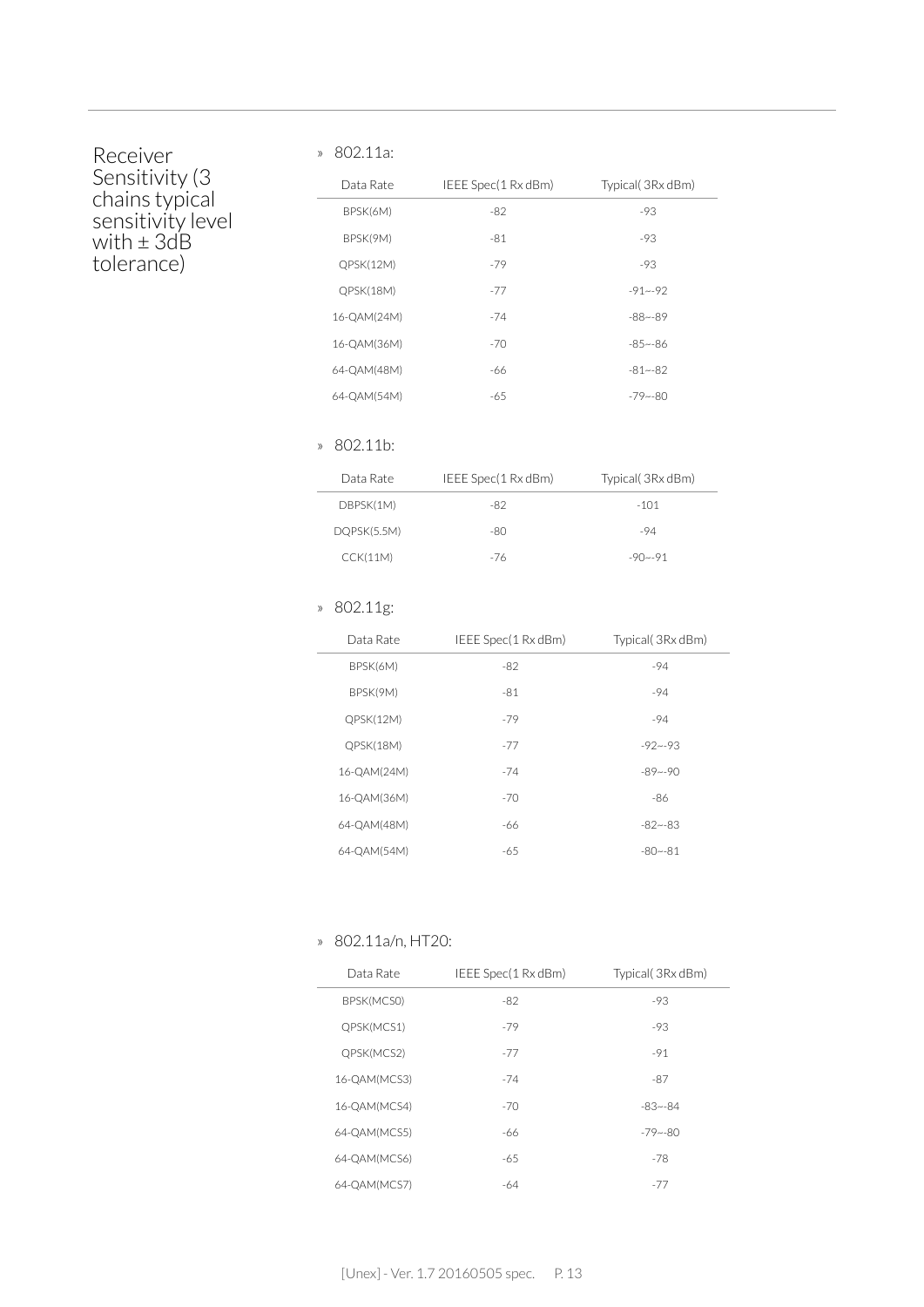### Receiver Sensitivity (3 chains typical sensitivity level with ± 3dB tolerance)

#### » 802.11a/n, HT40:

| Data Rate    | IEEE Spec(1 Rx dBm) | Typical(3Rx dBm) |
|--------------|---------------------|------------------|
| PBSK(MCSO)   | $-79$               | $-89 - -90$      |
| QPSK(MCS1)   | -76                 | $-87 - -89$      |
| QPSK(MCS2)   | $-74$               | $-84 - -88$      |
| 16-QAM(MCS3) | $-71$               | $-81 - -84$      |
| 16-QAM(MCS4) | -64                 | $-76 - 81$       |
| 64-QAM(MCS5) | $-63$               | $-74 - 77$       |
| 64-QAM(MCS6) | $-62$               | $-72 - 76$       |
| 64-QAM(MCS7) | $-61$               | $-69 - 74$       |

#### » 802.11b/g/n, HT20:

| Data Rate    | IEEE Spec(1 Rx dBm) | Typical (3Rx dBm) |
|--------------|---------------------|-------------------|
| BPSK(MCSO)   | $-82$               | $-94$             |
| QPSK(MCS1)   | $-79$               | $-94$             |
| QPSK(MCS2)   | $-77$               | $-92 - -93$       |
| 16-QAM(MCS3) | $-74$               | $-88$             |
| 16-QAM(MCS4) | $-70$               | $-84 - -85$       |
| 64-QAM(MCS5) | -66                 | $-80 - -81$       |
| 64-QAM(MCS6) | -65                 | $-79$             |
| 64-QAM(MCS7) | -64                 | $-77 - -78$       |

#### » 802.11b/g/n, HT40:

| Data Rate    | IEEE Spec(1 Rx dBm) | Typical (3Rx dBm) |
|--------------|---------------------|-------------------|
| BPSK(MCSO)   | $-79$               | $-91$             |
| QPSK(MCS1)   | -76                 | $-90 - -91$       |
| QPSK(MCS2)   | $-74$               | $-89 - -90$       |
| 16-QAM(MCS3) | $-71$               | $-85 - -89$       |
| 16-QAM(MCS4) | -67                 | $-82 - -85$       |
| 64-QAM(MCS5) | -63                 | $-78 - 81$        |
| 64-QAM(MCS6) | $-62$               | $-77 - -78$       |
| 64-QAM(MCS7) | -61                 | $-75 - -76$       |
|              |                     |                   |

- Security » 64-bit, 128-bit and 152-bit WEP encryption
	- » 802.1x authentication
	- » AES-CCM & TKIP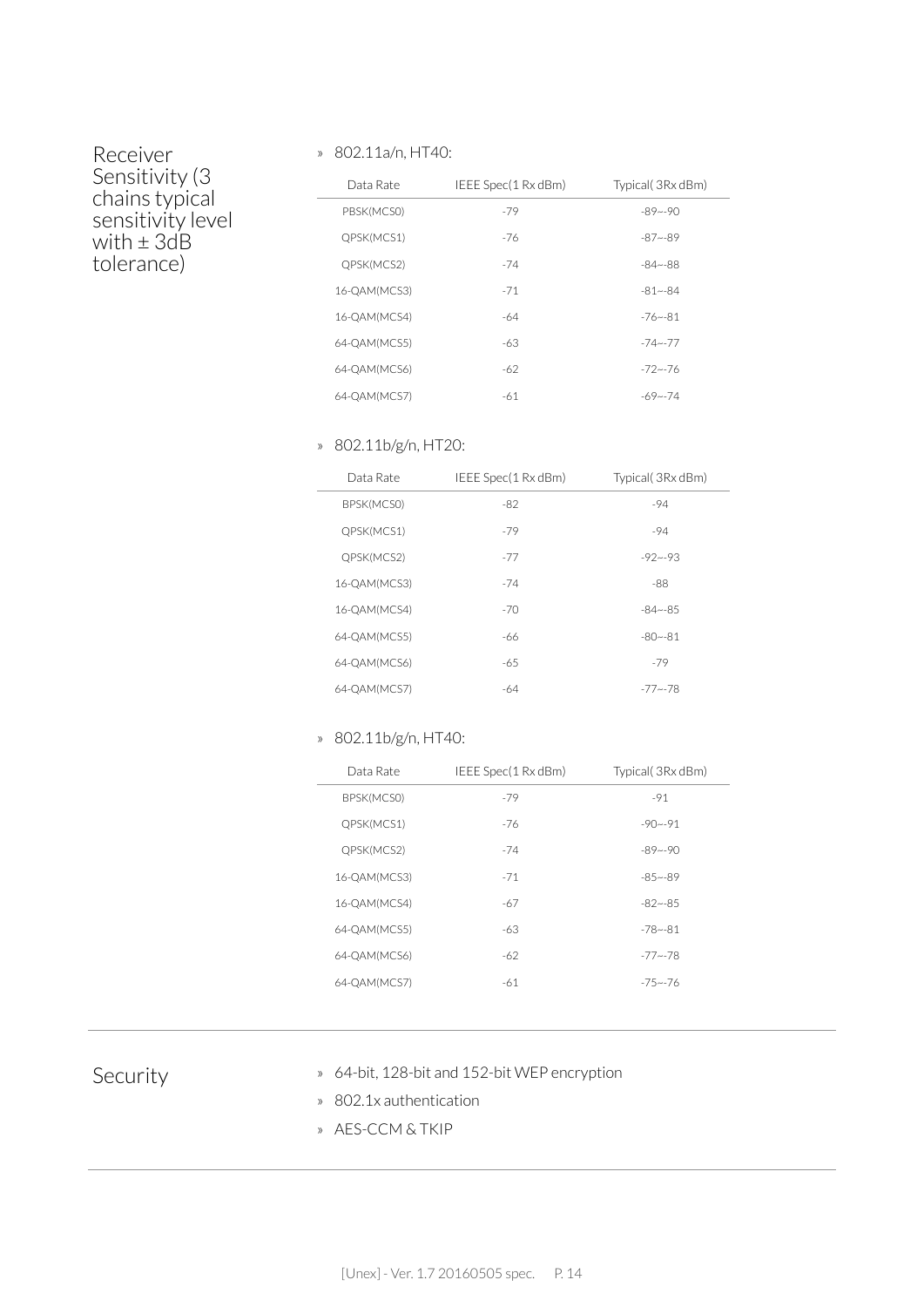| Operation<br>Systems<br>Supported                        | ath9k, FreeBSD, Windows XP, Windows Vista; Windows 7<br>Atheros Linux SDK for AP and client-mode sub-license available by project. |
|----------------------------------------------------------|------------------------------------------------------------------------------------------------------------------------------------|
| Dimension                                                | 29.85(W) x 55.8(L) x 3.8(H) mm (5mm longer than standard mini-card)                                                                |
| Operation<br>Temperature<br>Range                        | $0^{\circ}$ C ~ +60 $^{\circ}$ C                                                                                                   |
| Storage<br>Temperature<br>Range                          | $-20^{\circ}$ C ~ $+80^{\circ}$ C                                                                                                  |
| Operating<br>Humidity                                    | $15\% \sim 95\%$ , non-condensing                                                                                                  |
| Storage Humidity                                         | max. 95%, non-condensing                                                                                                           |
| Regulation<br>Compliance                                 | FCC, CE                                                                                                                            |
| Human Health<br>& Environment-<br>Friendly<br>Compliance | REACH and RoHS                                                                                                                     |
|                                                          |                                                                                                                                    |

Antenna three Hirose U.FL ultra-miniature coaxial antenna connectors